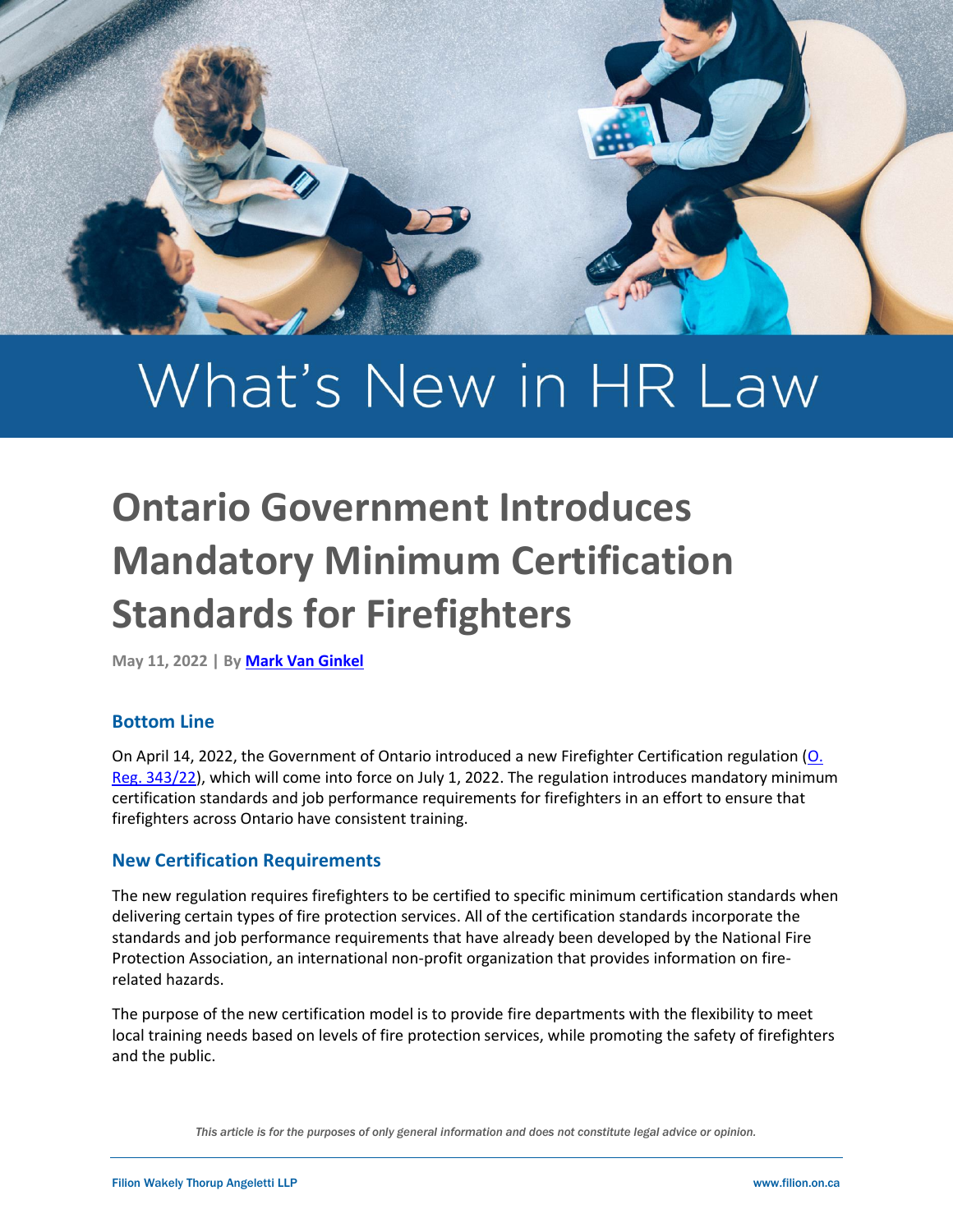# *Which Fire Protection Services Require Minimum Certification?*

Under the regulation, the fire protection services with minimum certification standards include, but are not limited to:

- **Firefighter Exterior Attack:** Fire suppression operations from the exterior of the building only
- **Firefighter Interior Attack:** Fire suppression operations that enter the interior of the building and can perform rescue
- **Team Lead Exterior Attack:** Supervision of firefighters that provide fire suppression operations from the exterior of the building only
- **Team Lead Interior Attack:** Supervision of firefighters that provide fire suppression operations from the interior of the building and can perform rescue
- **Pump Operations:** Operation of a pumper apparatus without driving the apparatus, or where the apparatus does not require a class D licence
- **Fire Prevention/Inspection Level I:** Conducting fire and life safety inspections
- **Fire Prevention/Inspection Level II:** Conducting fire and life safety inspections including in facilities that store, handle or use flammable/combustible liquids
- **Fire Investigator:** Conducting fire cause and origin investigations
- **Fire and Life Safety Educator:** Providing fire and life safety education
- **Training Officer Level I:** Providing training and education to other fire personnel
- **Training Officer Level II:** Providing training and education to other fire personnel including lead instructor roles at live fire and above or below grade technical rescue practical training
- **Incident Safety Officers:** Undertaking the primary role of incident safety officer at emergency calls

#### *To Whom Do the New Certification Standards Apply?*

The regulation charges every municipality, and every fire department in territories without municipal organization, with ensuring that its firefighters meet the required certification standards. The certification must be provided by the Fire Marshal or through an alternate accreditation process that is recognized by the Fire Marshal as being equivalent.

#### *What Are the Exceptions and Transitional Provisions in the Regulation?*

The regulation sets out a variety of exceptions and "grandparenting" provisions. For instance, the certification requirements do not apply to the delivery of certain fire protection services where the firefighter has been a firefighter for no more than 36 months and is operating under the supervision of a firefighter certified to the applicable standard. According to commentary from the Ontario Government, this exception exists because the firefighter is considered to already be training and certifying to the new minimum certification standards.

The regulation also allows the Fire Marshal to issue a letter of compliance with a certification standard if the firefighter has obtained the requisite knowledge and skills and provided other conditions are met.

# **Check the Box**

Municipalities or fire departments have a compliance deadline of either July 1, 2026, or July 1, 2028, depending on the fire protection service being delivered.